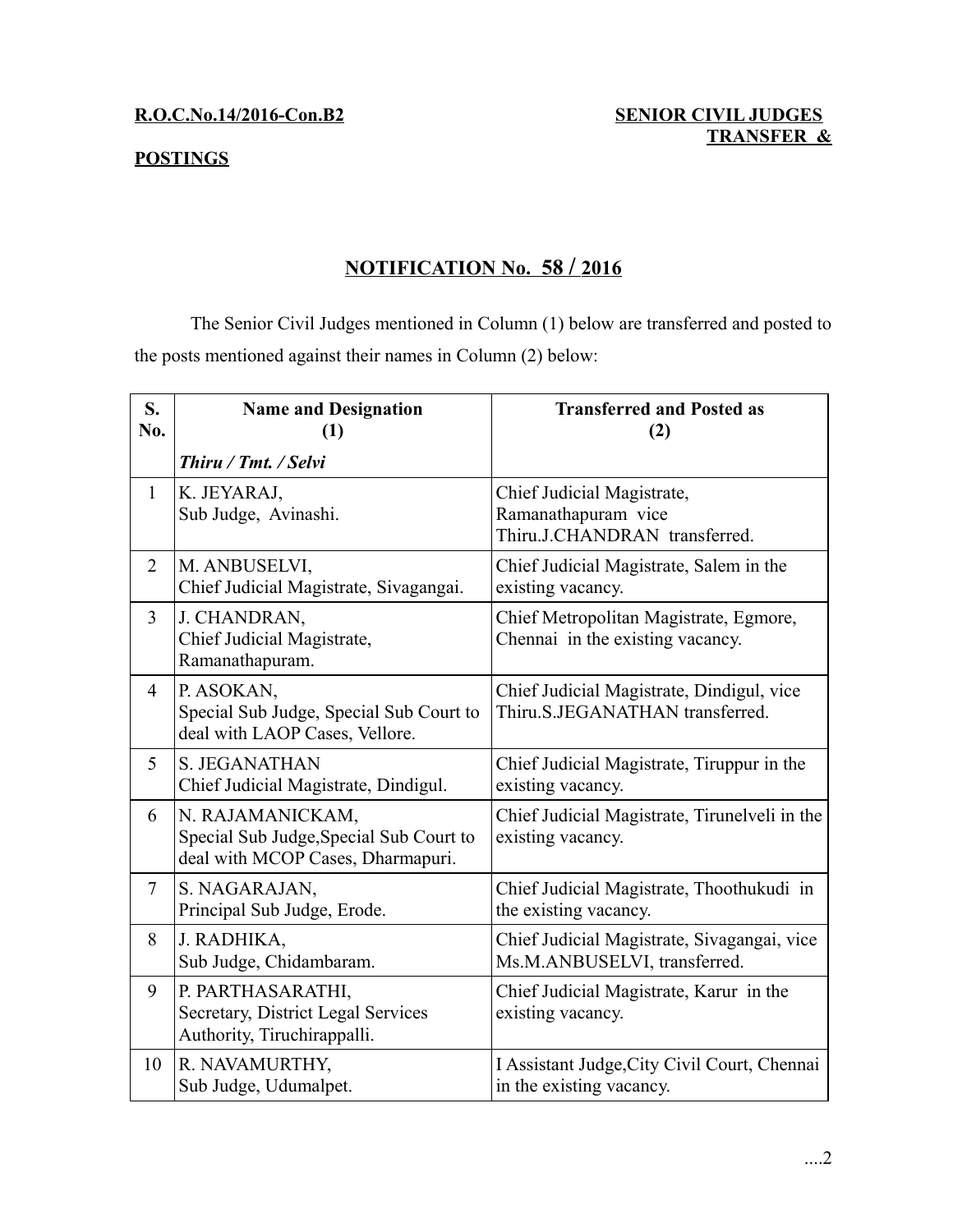| S.<br>No. | <b>Name and Designation</b><br>(1)                                                                  | <b>Transferred and Posted as</b><br>(2)                                                                |
|-----------|-----------------------------------------------------------------------------------------------------|--------------------------------------------------------------------------------------------------------|
|           | Thiru / Tmt. / Selvi                                                                                |                                                                                                        |
| 11        | R. NAMBI,<br>Additional Chief Judicial Magistrate,<br>Madurai.                                      | Principal Sub Judge, Dindigul vice<br>Thiru.K.KARUNANITHI transferred.                                 |
| 12        | K., KARUNANITHI,<br>Principal Sub Judge, Dindigul.                                                  | Principal Sub Judge, Tiruchirappalli vice<br>Thiru.C.VIJAYAKUMAR, transferred.                         |
| 13        | T. BAGAVATHIAMMAL,<br>Special Sub Judge, Special Sub Court to<br>deal with MCOP cases, Tirunelveli. | Sub Judge, Perundurai in the existing<br>vacancy.                                                      |
| 14        | K. AYYAPPAN PILLAI,<br>Sub Judge, Kulithalai.                                                       | Principal Sub Judge, Kumbakonam vice<br>Thiru.M.SIVAPRAKASAM transferred.                              |
| 15        | M. AKILA SHALINI,<br>Principal Sub Judge, Virudhachalam.                                            | Sub Judge, Kulithalai vice<br>Thiru. K.AYYAPPAN PILLAI transferred.                                    |
| 16        | C. VIJAYAKUMAR,<br>Principal Sub Judge,<br>Tiruchirappalli                                          | on deputation as Secretary, District Legal<br>Services Authority, Dindigul in the<br>existing vacancy. |
| 17        | V. DAMODARAN,<br>Principal Sub Judge,<br>Krishnagiri                                                | on deputation as Secretary, District Legal<br>Services Authority, Vellore in the existing<br>vacancy.  |
| 18        | A.K. BABULAL,<br>Special Sub Judge, Special Sub Court to<br>deal with MCOP cases, Dindigul.         | Sub Judge, Kovilpatti, vice<br>Thiru. V.PANDIARAJ transferred.                                         |
| 19        | K.RAVI,<br>IX Assistant Judge, City Civil Court,<br>Chennai                                         | VIII Assistant Judge, City Civil Court,<br>Chennai, vice Thiru. R.SHANKAR<br>transferred               |
| 20        | R.GOVINDARAJAN,<br>X Assistant Judge, City Civil Court,<br>Chennai                                  | IX Assistant Judge, City Civil Court,<br>Chennai, vice Thiru. K.RAVI transferred                       |
| 21        | K.GANESAN,<br>XI Assistant Judge, City Civil Court,<br>Chennai                                      | X Assistant Judge, City Civil Court,<br>Chennai, vice Thiru. R.GOVINDARAJAN<br>transferred             |
| 22        | DANIEL HARIDOSS,<br>XII Assistant Judge, City Civil Court,<br>Chennai                               | XI Assistant Judge, City Civil Court,<br>Chennai, vice Thiru. K.GANESAN<br>transferred                 |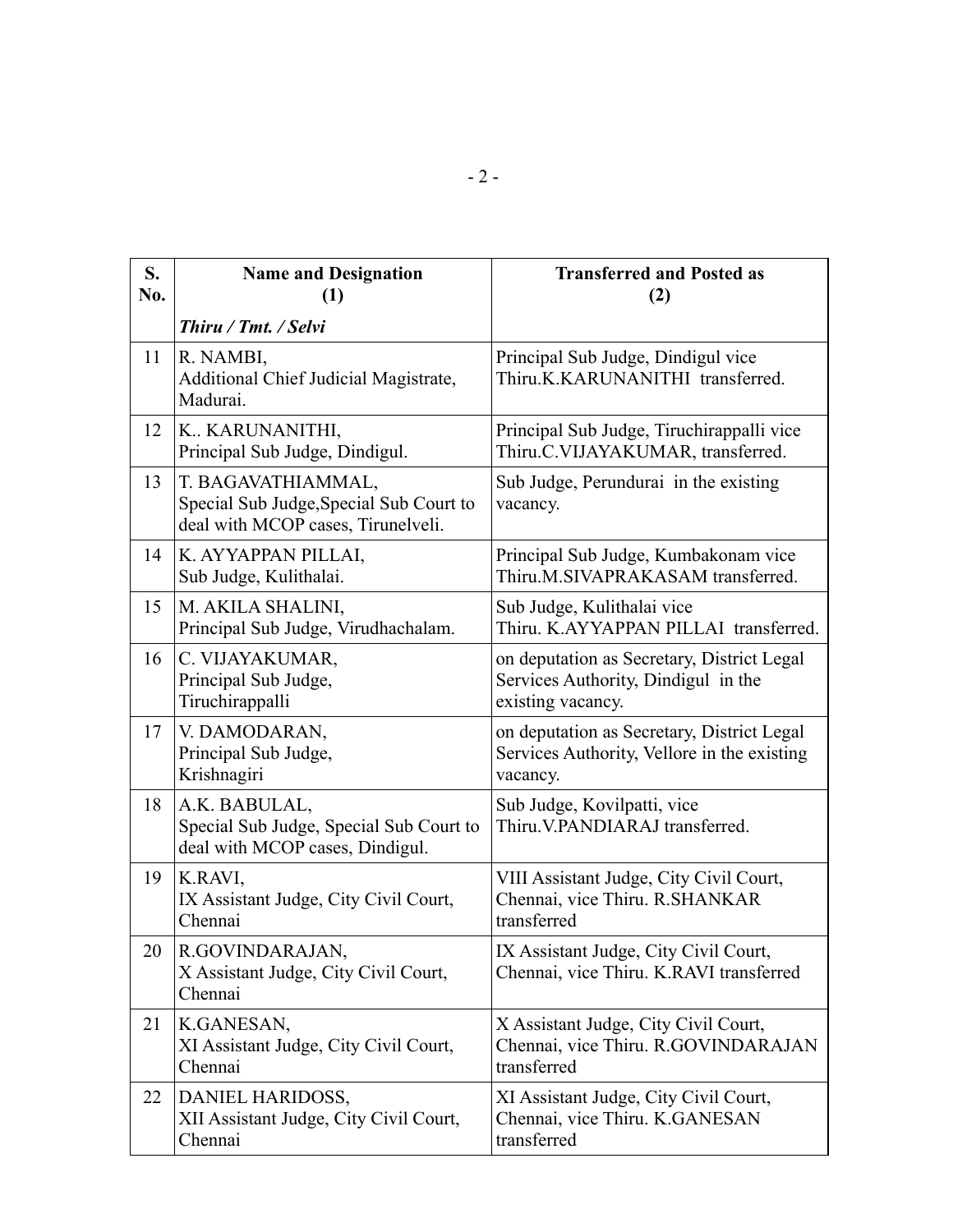| S.<br>No. | <b>Name and Designation</b><br>(1)                                      | <b>Transferred and Posted as</b><br>(2)                                                                               |
|-----------|-------------------------------------------------------------------------|-----------------------------------------------------------------------------------------------------------------------|
|           | Thiru / Tmt. / Selvi                                                    |                                                                                                                       |
| 23        | K.S. JAYAMANGALAM<br>XIII Assistant Judge, City Civil Court,<br>Chennai | XII Assistant Judge, City Civil Court,<br>Chennai, vice Thiru. DANIEL HARIDOSS<br>transferred.                        |
| 24        | G. SANTHI,<br>XIV Assistant Judge, City Civil Court,<br>Chennai         | XIII Assistant Judge, City Civil Court,<br>Chennai, vice<br>Ms. K.S.JAYAMANGALAM transferred                          |
| 25        | S. ABDUL MALIK,<br>XV Assistant Judge, City Civil Court,<br>Chennai     | XIV Assistant Judge, City Civil Court,<br>Chennai, vice Ms.G. SANTHI transferred                                      |
| 26        | S. GANAPATHISAMY,<br>Sub Judge, Ramanathapuram.                         | XV Assistant Judge, City Civil Court,<br>Chennai vice Thiru. S.ABDUL MALIK<br>transferred.                            |
| 27        | G. SARASWATHI,<br>Additional Sub Judge, Tindivanam.                     | on deputation as Secretary, District Legal<br>Services Authority, Tiruvallur in the<br>existing vacancy.              |
| 28        | R.ARULMOZHISELVI,<br>II Additional Sub Judge, Salem.                    | Sub Judge, Avinashi, vice<br>Thiru. K.JEYARAJ transferred.                                                            |
| 29        | S. GIRI,<br>Sub Judge, Arani.                                           | on deputation as Secretary, District Legal<br>Services Authority, Chengalpattu in the<br>existing vacancy.            |
| 30        | S. MADHAVARAMANUJAM,<br>Sub Judge, Pattukottai.                         | Special Sub Judge, Special Sub Court to<br>deal with MCOP cases, Dindigul vice<br>Thiru.A.K. BABULAL, transferred.    |
| 31        | S. SYED BARKATHULLAH,<br>Sub Judge, Ginjee.                             | Special Sub Judge, Special Sub Court to<br>deal with MCOP Cases, Dharmapuri vice<br>Thiru.N.RAJAMANICKAM transferred. |
| 32        | K. ALLI,<br>VII Metropolitan Magistrate,<br>George Town, Chennai        | Sub Judge, Pattukottai, vice<br>Thiru.S.MADHAVARAMANUJAM,<br>transferred.                                             |
| 33        | G. SUDHAGAR,<br>XXI Metropolitan Magistrate, Egmore.                    | II Additional Sub Judge, Nagercoil in the<br>existing vacancy.                                                        |
| 34        | R. SHANKAR,<br>VIII Assistant Judge, City Civil Court,<br>Chennai       | IX Metropolitan Magistrate, Saidapet, vice<br>Thiru.A. PHILIP NICHOLAS ALEX<br>transferred.                           |

- 3 -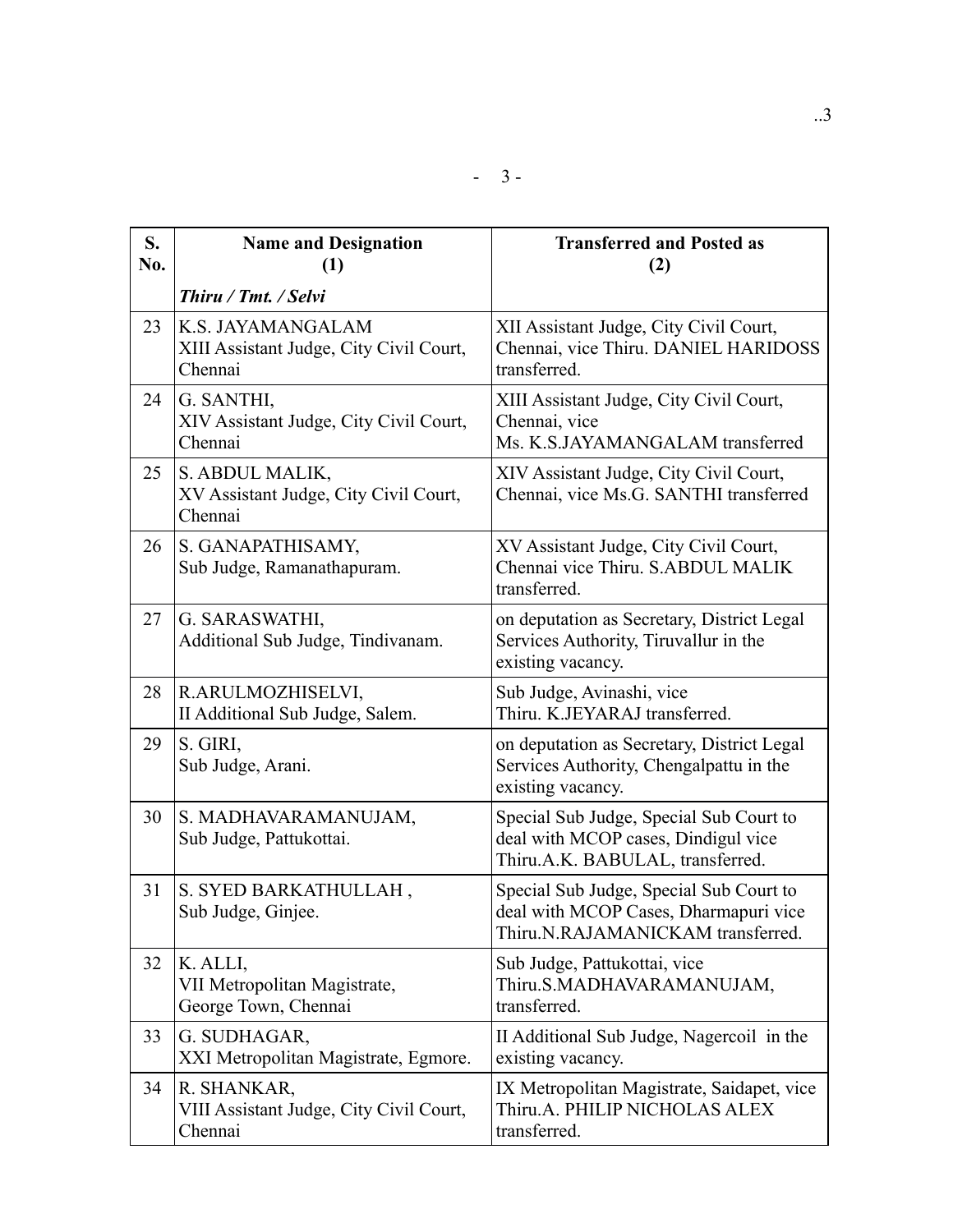| S.<br>No. | <b>Name and Designation</b>                                     | <b>Transferred and Posted as</b><br>(2)                                                                                        |
|-----------|-----------------------------------------------------------------|--------------------------------------------------------------------------------------------------------------------------------|
|           | Thiru / Tmt. / Selvi                                            |                                                                                                                                |
| 35        | A. GEETHA,<br>I Additional Sub Judge, Tiruchirappalli.          | on deputation as Secretary, District Legal<br>Services Authority, Tiruchirappalli, vice<br>Thiru.P.PARTHASARATHI, transferred. |
| 36        | I. JAYANTHI,<br>II Metropolitan Magistrate, Egmore,<br>Chennai. | on deputation as Secretary, District Legal<br>Services Authority, Cuddalore, in the<br>existing vacancy.                       |
| 37        | V. PANDIARAJ,<br>Sub Judge, Kovilpatti                          | Special Sub Judge, Special Sub Court to<br>deal with MCOP cases, Tirunelveli, vice<br>Ms.T.BAGAVATHIAMMAL, transferred         |

 $-4-$ 

# **HIGH COURT, MADRAS.** Sd/- T.RAVINDRAN, DATED: 28.04.2016. NEGISTRAN

## REGISTRAR GENERAL.